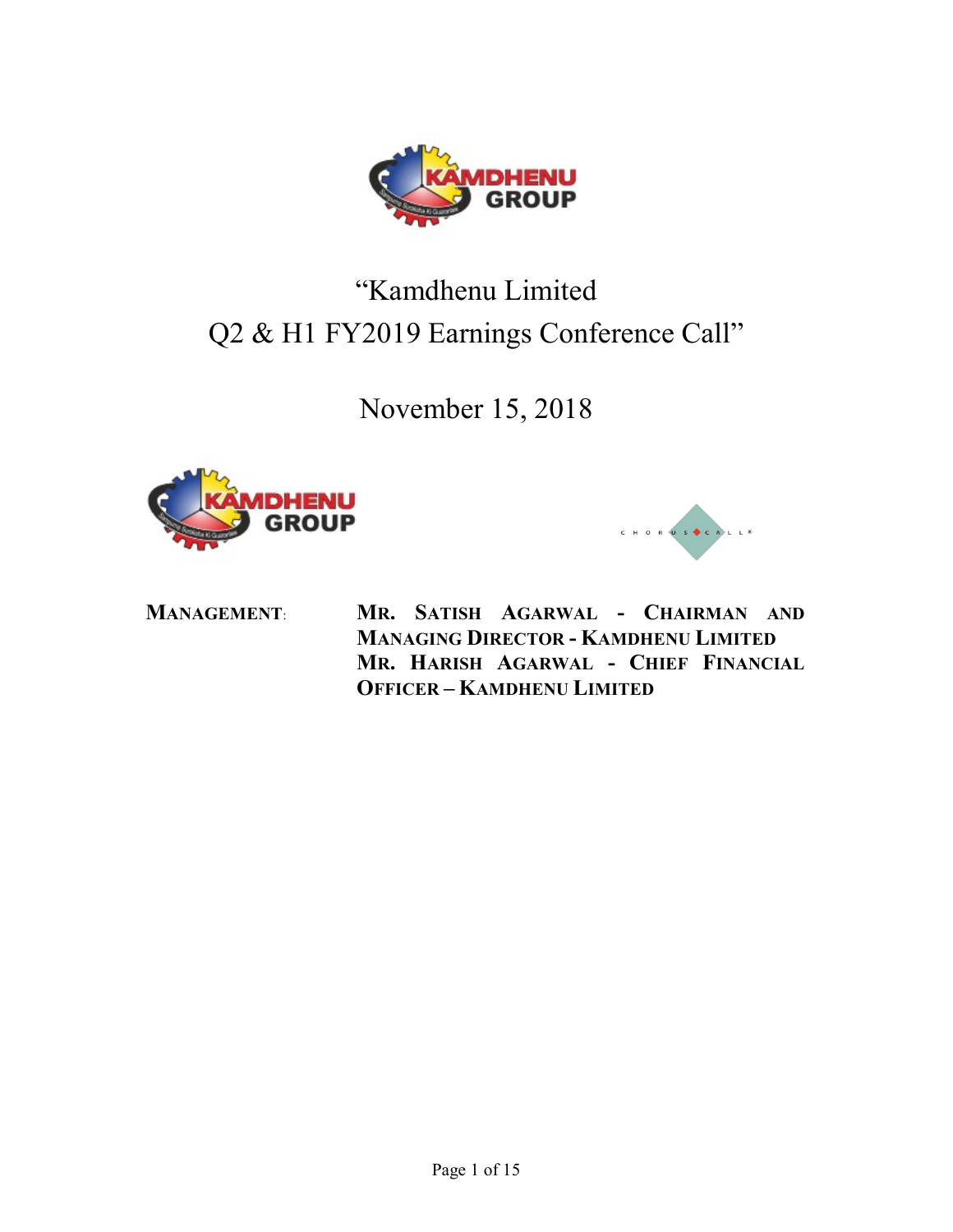

# Moderator: Ladies and gentlemen good day and welcome to the Kamdhenu Limited Q2 & H1 FY2019 Earnings Conference Call. This conference call may contain forward-looking statements about the company, which are based on the beliefs, opinions and expectations of the company as on date of this call. These statements are not the guarantees of future performance and involve risks and uncertainties that are difficult to predict. As a reminder, all participant lines will be in the listen-only mode and there will be an opportunity for you to ask questions after the presentation concludes. Should you need assistance during this conference please signal an operator by pressing "\*" then "0" on your touchtone phone. Please note that this conference is being recorded. I now like to hand the conference over to Mr. Satish Agarwal, Promoter and CMD of Kamdhenu Limited. Thank you and over to you Sir!

# Satish Agarwal: Good morning and a very warm welcome to everyone. Along with me, I have Mr. Harish Agarwal, CFO and SGA, our Investor Relation Advisors. I hope you have received our results and investor presentation by now. For those who have not yet received, you can view them on our website.

As you know, Kamdhenu is the largest TMT selling brand in India. We are the largest selling TMT retails Seller in India and around 90% our sales are in retail sales. Our performance in the first half of this year has been remarkable. This is back of a strong demand of TMT steel bars and our focus on implementing strong execution strategies.

 Brand Kamdhenu is able to create a premium of over Rs.450 Crores in the market. Through our 6,500 exclusive dealers and distributors in each state we ensure quick delivery of TMT bars. Our USP is that we ensure delivery of any quantity; however, small it may be within 24 hours to any place in India.

 During the first half the company spent Rs.42 Crores on branding & marketing and Rs.13 Crores were spent by the franchise units on the regional level. We expect the demand for TMT steel bars to grow multifold with the kind of opportunities we see in our country. Affordable housing would be a big boost to the TMT steel sector.

 Post GST we have seen major shift from the unorganized segment to the organized segment. A lot of the unorganized players want to shift their way of doing business and want to get associated with Kamdhenu. Our aim is to add only those franchisees who have high production capacities. We are only looking to add those who have annual capacities of over one lakh metric tonnes per annum.

 During the last quarter, the company has recouped its business strategy by reducing B2B trading sales and increase their focus on improving efficiencies in own manufacturing and on franchisee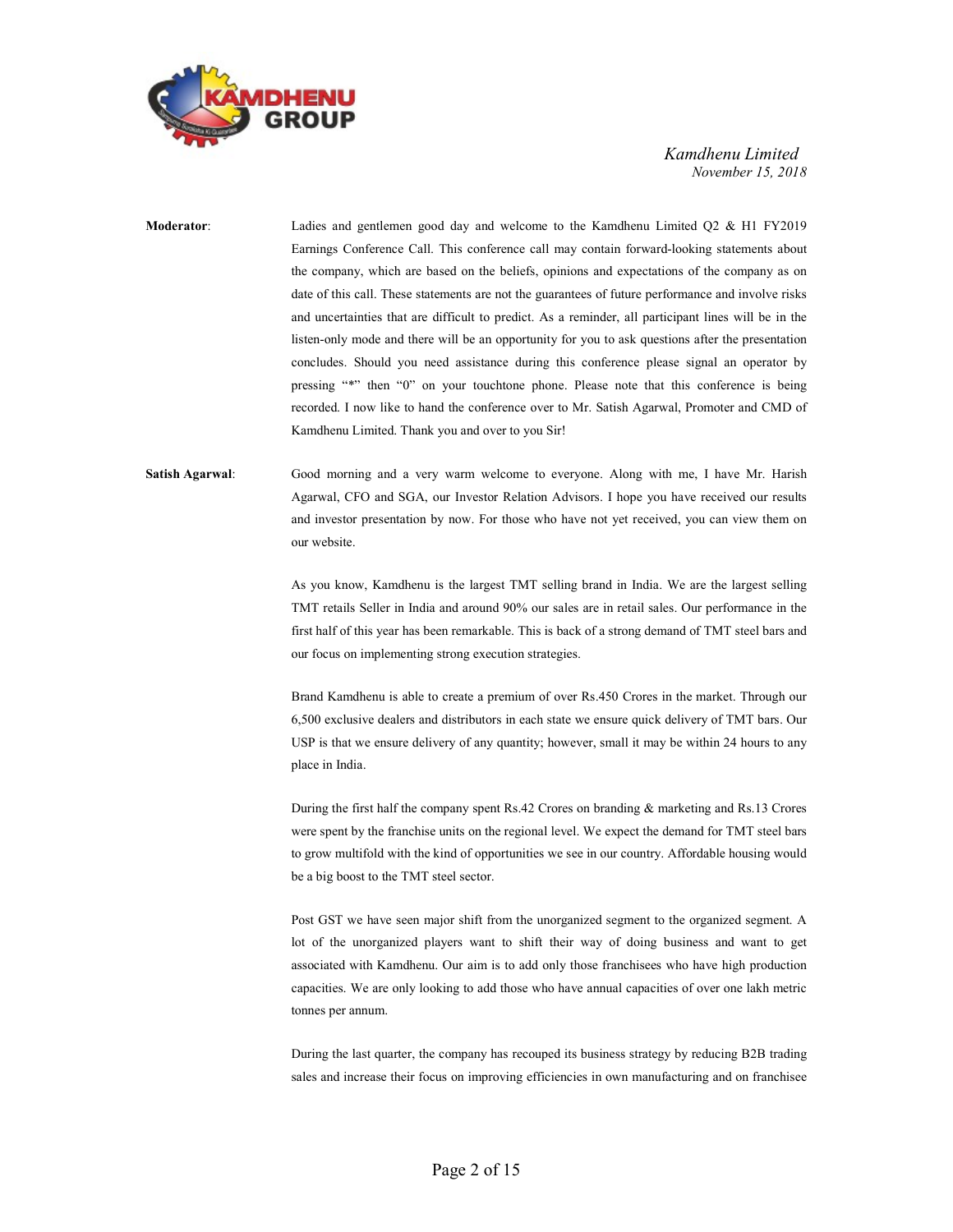

based business model. This has led to improved margins better efficiencies with ROE and ROCE, increased B2C sales and improvement in working capital cycle also.

 Now coming to our paint business, our board has recommended a hive-off of the paint division through a demerger into a separate mirror image shareholding company. The following are the major benefits that we will be able to get from this demerger. First, better scope for independent growth of steel and paint division, next independent and better management focus on steel and paint division, better operational efficiencies, unlocking of value by listing both the divisions, in two separate independent companies.

 We offer a complete range of decorative based products, which include exterior and interior emulsions, water based primes, wood finishes, aluminum paints and textured & designer paints. We have the newest offering with the Premier Luxury Wall Finish segments. We have more than 4000 dealers exclusively associated with our paint business. We have an installed capacity of 46,000 tons per annum having over 40 SKUs across 10+ product categories. We currently have 32 sales depots with presence in our 21 states in India.

 We have 30 designer galleries which are operational across India. We provide one stop shop solutions to customers as well as the painters. In the recent months we have started the outsourcing model for our paint division wherein the low value products are outsourced and only value added products, and premium products are manufactured in our own manufacturing capacity.

 Our target for the paint business is to focus on tapping the underpenetrated market, capture market share from the unorganized players and improve our product portfolio, which would target paint preimmunization. Now I would like to hand over the line to Mr. Harish Agarwal, my CFO, to update on the operational performance of the Company.

Harish Agarwal: Thank you Sir. I will take you all through the financials for Q2 FY2019. Revenue for Q2 FY2019, are at Rs.332 Crores as compared to Rs. 271 Crores in Q2 FY2018, a growth of 23%.

> Total turnover including all franchise for Q2 FY2019 are Rs.2,760 Crores, a growth of 29% from Q2 FY2018. Royalty income through franchise is up by 25% to Rs.19 Crores as compared to Rs.15 Crores in Q2 FY2018.

> In Q2 FY2019, steel business contributed 83.3% of revenue whereas the same for paint business was 16.7%. Profit before tax grew by 66% to Rs.8 Crores as compared to Rs.5 Crores in Q2 FY2018. Profit after tax also grew by 66% to Rs.5 Crores as compared to Rs.3 Crores in Q2 FY2018.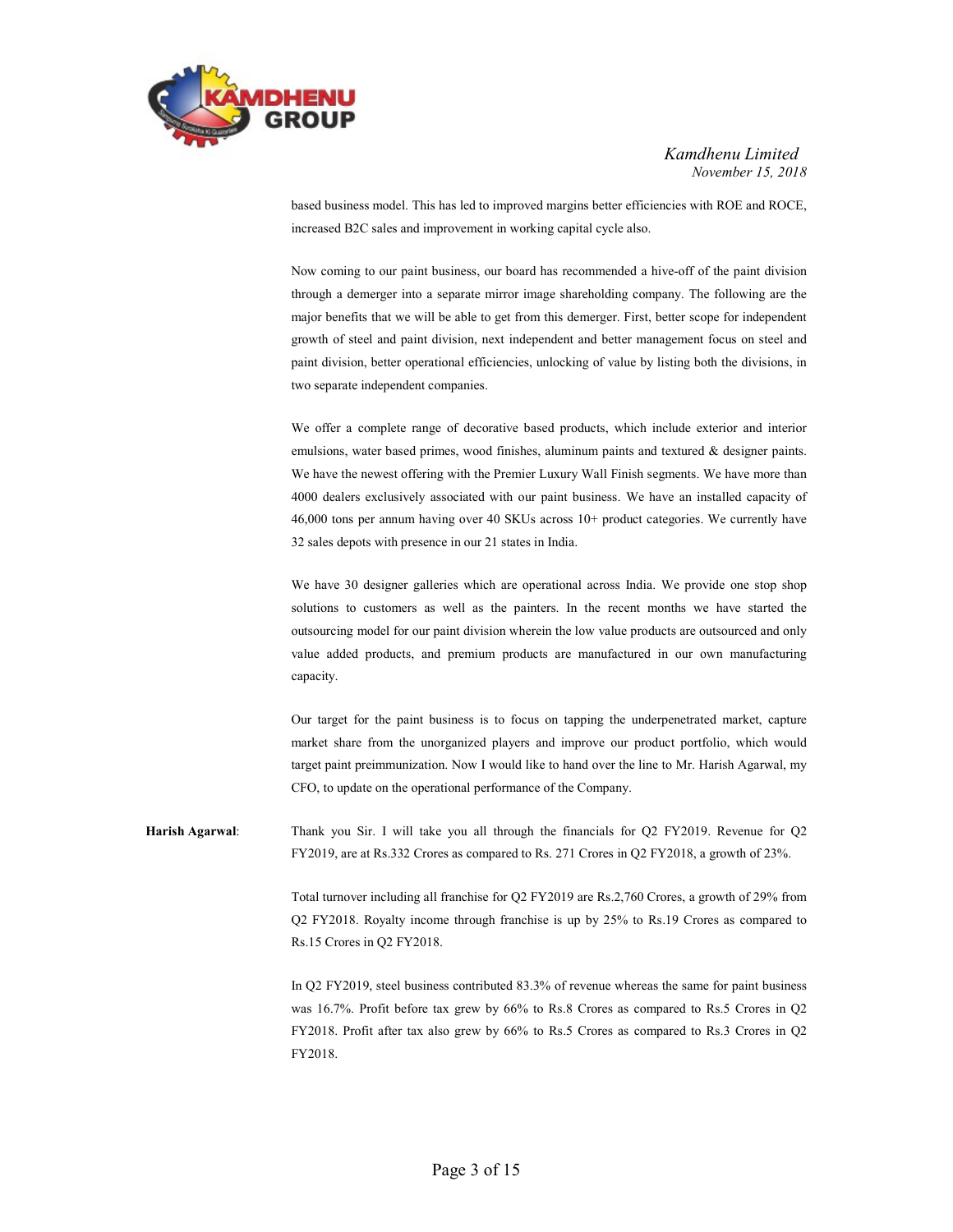

 Now coming to financial for H1 FY2019, the revenue of H1 FY2019 are at Rs.732 Crores as compared to Rs.498 Crores in H1 FY2018, a growth of 47%. Total turnover including all franchise for H1 FY2019 are at Rs.5,660 Crores, a growth of 48% from H1 FY2018. Royalty income through franchisee is up by 32% to Rs.38 Crores as compared to Rs.29 Crores in H1 FY2018.

Our aim is to earn royalty income of over Rs.100 Crores by FY2020.

 In H1 FY2019, steel business contributed 85.7% of revenue whereas the same for paint business was 14.3%. Profit before tax grew by 89% to Rs.17 Crores as compared to Rs.9 Crores in H1 FY2018. Profit after tax also grew by 89% to Rs. 11 Crores as compared to Rs.6 Crores in H1 FY2018.

 Our return ratios have also been continuously improving on account of increased efficiency in the business. Our ROE has improved by 650-basis point to 13.6% and our ROCE has improved by 520-basis point to 16.8% as of September 2018. We expect these to improve further going ahead. With this I would like to open the floor for question and answers.

- Moderator: Thank you very much Sir. Ladies and gentlemen we will now begin the question and answer session, anyone who wishes to ask a question may press \* and 1 on your touchtone telephone. We have a first question from the line of Dhruv Agarwal from Crescita Investment. Please go ahead.
- Dhruv Agarwal: Good afternoon Sir. Congratulations on a good set of numbers. Sir if you can give the volume numbers one by one. If you could give me the steel manufacturing volume numbers by the company for second quarter of this year?
- Harish Agarwal: For own manufacturing it was 20,000 metric tonnes, in trading it was 40,000 metric tonnes, in the franchise route it was 5.1 lakh metric tonnes.
- Dhruv Agarwal: Okay, this 20,000 tonnes by the company last year same quarter was how much?
- Harish Agarwal: It was 15,000 metric tonnes in Q2 FY18
- Dhruv Agarwal: And same for trading for 40,000, this quarter, last year same quarter was.
- Harish Agarwal: Last year it was 45,000 metric tonnes in Q2 FY18.
- Dhruv Agarwal: This has gone down, which is good news and the franchise which was 5.1 this quarter was, last year this quarter how much.
- Harish Agarwal: It was 4.1 lakh metric tonnes in Q2 FY18.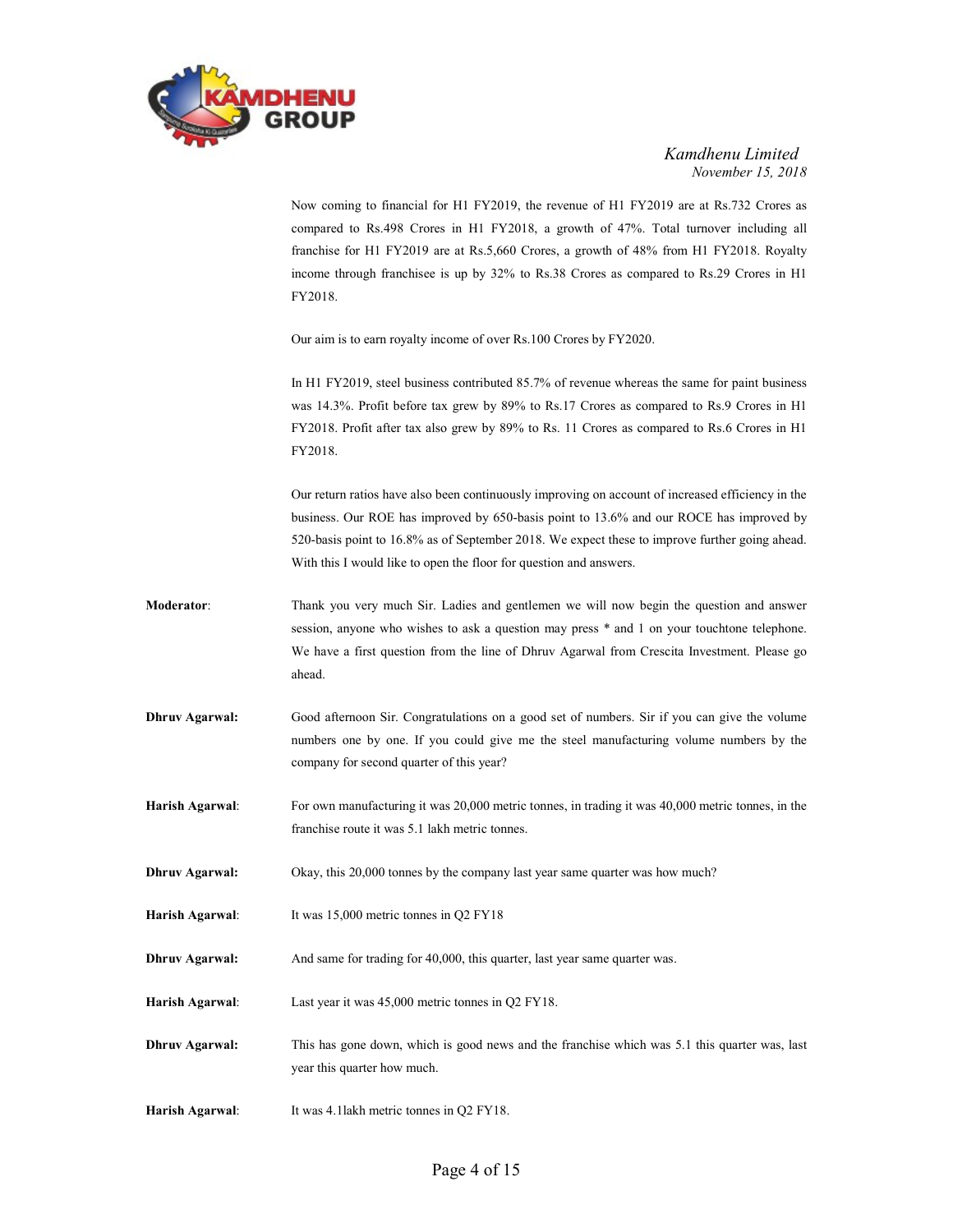

| <b>Dhruv Agarwal:</b> | Same if you can give me for the first six months of this year versus the last six months from the<br>last year?                                                                                                                                                                                                                                                                  |
|-----------------------|----------------------------------------------------------------------------------------------------------------------------------------------------------------------------------------------------------------------------------------------------------------------------------------------------------------------------------------------------------------------------------|
| Harish Agarwal:       | For six months of this year, the volumes were 38,000 metric tonnes from own manufacturer as<br>against 27,000 metric tonnes same period last year. From trading the volumes were 97,000 metric<br>tonnes as against 81,000 metric tonnes last year same period. Volumes from franchise was 10.36<br>lakh metric tonnes as against 8.12 lakh metric tonnes last year same period. |
| <b>Dhruv Agarwal:</b> | Thank you so much. Rest I have the details in the presentation.                                                                                                                                                                                                                                                                                                                  |
| <b>Moderator:</b>     | Thank you. We have next question is from the line of Rithesh Bafna from RB securities. Please<br>go ahead.                                                                                                                                                                                                                                                                       |
| <b>Rithesh Bafna:</b> | Thank you so much for the opportunity. I have a few questions. First of all, I would just like to<br>know that we focus a lot on innovation, so I want to understand currently we have 3 types of<br>TMT bars, so are we in the process of introducing any new TMT bars, new products in these bars<br>in the future?                                                            |
| Harish Agarwal:       | R&D is going on in our plant, so we used to introduce every two to three years, a new product.<br>Hopefully in the end of year, or beginning of the next financial year we will be able to launch a<br>new product.                                                                                                                                                              |
| <b>Rithesh Bafna:</b> | Any expectation you have on the sales number from that product?                                                                                                                                                                                                                                                                                                                  |
| Harish Agarwal:       | No. It is on the initial stage. We are just doing R&D in our plant.                                                                                                                                                                                                                                                                                                              |
| <b>Rithesh Bafna:</b> | Sir next question is on capacity which currently stands at around 72,000 MT per annum. So are<br>we planning to expand it, are we adding 72,000 metric tonnes per annum and will be it through<br>the franchise route or we will be doing it in-house by ourselves?                                                                                                              |
| Harish Agarwal:       | We are doing in-house capacity increase by debottlenecking in our plant. By the end of this year,<br>the capacity would be like 1,20,000 metric tonnes in the first phase and in the second phase it<br>will again be increased to double that means be 1,56,000 metric tonnes.                                                                                                  |
| <b>Rithesh Bafna:</b> | Is this entirely Kamdhenu's capacity and not through the franchisee route, right?                                                                                                                                                                                                                                                                                                |
| Harish Agarwal:       | In the franchisee side, presently we have a capacity of 25 lakh metric tonnes and in the next three<br>years we are going to double this capacity.                                                                                                                                                                                                                               |
| <b>Rithesh Bafna:</b> | In terms of our geographical mix, could you give us a breakup of our sales and distribution of<br>franchise we have across geographies?                                                                                                                                                                                                                                          |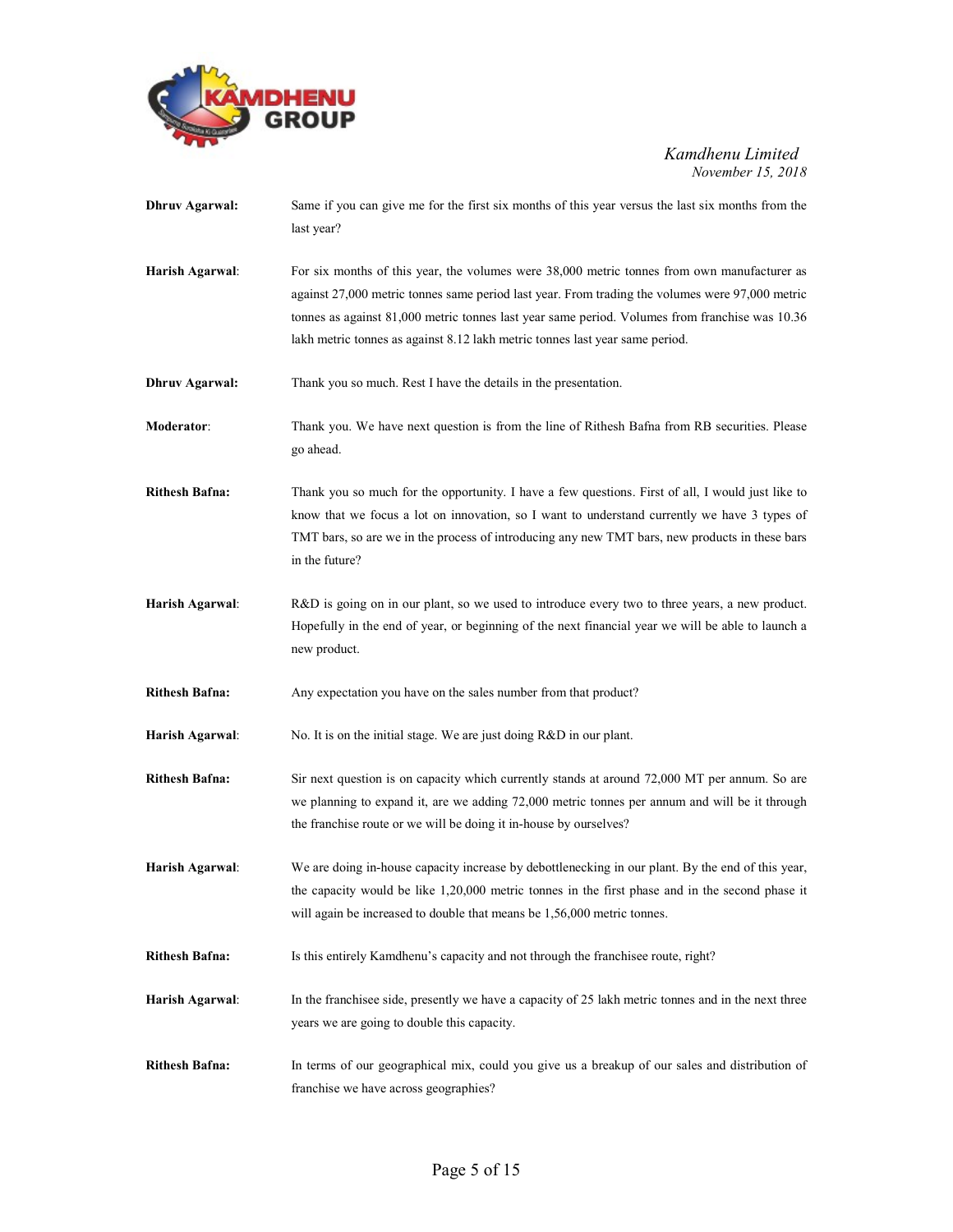

| Harish Agarwal:       | Yes we can give you, but if you take in the broad numbers our north region is strong, if you take<br>the royalty numbers then you can take out of Rs.38 Crores, Rs.12.5 Crores from the north side<br>and east is Rs.11.8 Crores, from South Rs.7.3 Crores and from the west it is Rs.6.2 Crores.                                                                                                                                                                                                                                                                                                                                                                                                                                                                                                                                 |
|-----------------------|-----------------------------------------------------------------------------------------------------------------------------------------------------------------------------------------------------------------------------------------------------------------------------------------------------------------------------------------------------------------------------------------------------------------------------------------------------------------------------------------------------------------------------------------------------------------------------------------------------------------------------------------------------------------------------------------------------------------------------------------------------------------------------------------------------------------------------------|
| <b>Rithesh Bafna:</b> | Is there any particular geography that we are focusing right now to grow aggressively from year<br>on?                                                                                                                                                                                                                                                                                                                                                                                                                                                                                                                                                                                                                                                                                                                            |
| Harish Agarwal:       | We are aggressively focusing on the west and south region as the north and east region is already<br>strong.                                                                                                                                                                                                                                                                                                                                                                                                                                                                                                                                                                                                                                                                                                                      |
| <b>Rithesh Bafna:</b> | The west and south is the focus now. Couple of more questions if I can just put it in here? We are<br>talking about franchisees here, so just wanted to understand how do you all incentivize them, I<br>mean you have a strong franchise base, so just wanted to understand what are the incentives that<br>they have to be with you?                                                                                                                                                                                                                                                                                                                                                                                                                                                                                            |
| Harish Agarwal:       | After being associated with Kamdhenu, the franchisees can sell their products with the brand<br>name of Kamdhenu with an improved product quality. So this give them a premium in the market<br>which is ranging from Rs, 1,500 to Rs. 5,500 per metric tonne. On an average the franchisees get<br>a premium of around Rs 2,500 per metric tonne on their products after their association with<br>Kamdhenu. This premium gets distributed among 4 partners, Rs. 350 to Rs. 400 is retained by<br>Kamdhenu itself, Rs. 350-400 is received by the distributor, Rs. 800 is received by the retailer<br>and around Rs. 1,000 is received by the franchisee unit. So, this Rs. 1,000 is the premium earned<br>by the franchisee unit over and above the normal profit that he was earning before being<br>associated with Kamdhenu. |
| <b>Rithesh Bafna:</b> | And lastly one last question, can I just get a ballpark figure about what is the advertisement spend<br>that we wish to do, to our Kamdhenu brand in terms of what is the number, as a percentage of<br>sales or absolute figure however is possible?                                                                                                                                                                                                                                                                                                                                                                                                                                                                                                                                                                             |
| Harish Agarwal:       | Yes, we have aggressively made the branding and marketing expenditure around Rs.42 Crores<br>was spent on the same in this six months and around Rs.13 Crores has been spent by our<br>franchisees. In some area, we stipulate in our agreement that you have to spend Rs.50 per metric<br>tonne or Rs.100 per metric tonne in your region because you are directly getting benefit of our<br>brand. So Rs.13 Crores is spent by the franchisee and Rs.42 Crores is spent by Kamdhenu on the<br>entire branding and marketing expenses.                                                                                                                                                                                                                                                                                           |
| <b>Rithesh Bafna:</b> | Okay, one more question if you do not mind Sir. Could you provide the percentage of the<br>construction cost that goes in directly in TMT bars? How much is that percentage?                                                                                                                                                                                                                                                                                                                                                                                                                                                                                                                                                                                                                                                      |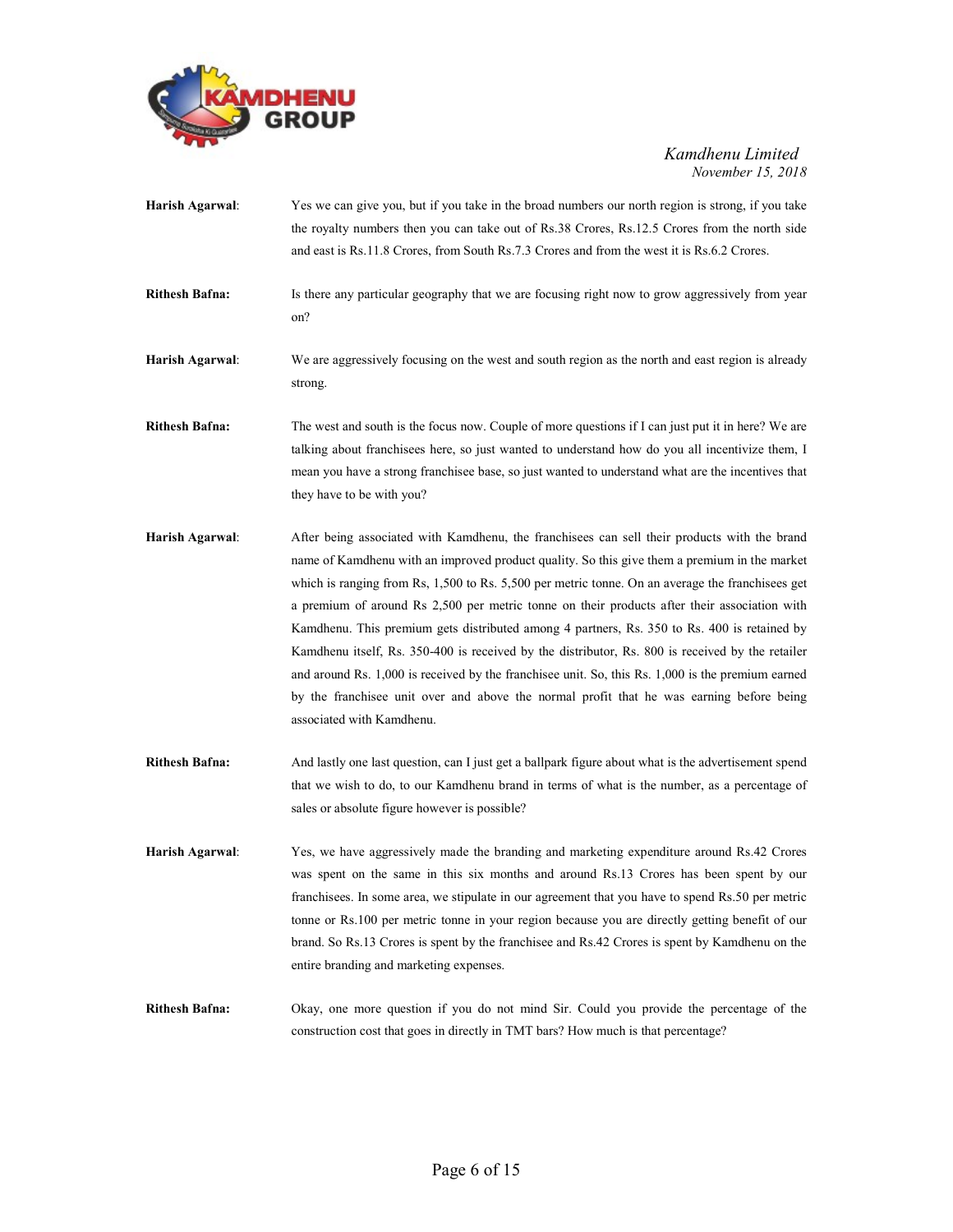

- Harish Agarwal: 4 to 5kg is the average consumption in the construction if you take three storey or four storey houses. So the prices have increased by around 10% of the steel product in the last six to seven month. So in the entire construction, I do not have any idea, but I can tell you about the steel.
- Rithesh Bafna: Yes, exactly how much did you say for steel?
- Harish Agarwal: 10% in the last six to seven months.
- Rithesh Bafna: 10%, that is price increase that you are talking about, but I am talking that if we suppose our construction of building cost is Rs.100, out of the Rs.100, what is the percentage of TMT bar contributing?
- Satish Agarwal: Suppose the construction cost is Rs.3,000 per square feet and per square feet steel consumption is 4 to 5kg depending on the high rise buildings. In three to four storeys the consumption is hardly 4kg per sq. feet and in high rise building it is varies from 5 to 6kg that means if you consider Rs. 50 a kg, the average cost is Rs.250 per square feet and if you consider the cost of construction of Rs.3000 that means the steel part is only 7% to 8%.
- Rithesh Bafna: You are right. So basically our clients will be contractor, construction contract companies or do we have retail clients as well?
- Satish Agarwal: You see if you see in metros, you will find high rise building the clients over there are contractors or the developers and builders. Whereas if you see the entire country like the state capitals or district headquarters, tehsil, block level or villages you will find only two or three storeys buildings and they are made by individuals or through contractors and they require huge quantity across India. That is the reason why Kamdhenu is having the biggest retail network across India and we serve the retail customer ranging with requirement of may be one tonne, or two tonne or may be of five tonne.
- Rithesh Bafna: Okay, so major clientele is retail that is what I think?
- Satish Agarwal: Yes the main producers usually work only for the big projects. So Kamdhenu has strength across the country through the retail network and we cater to the entire country.
- Rithesh Bafna: Okay, done. Thank you so much for that. Thanks Sir.
- Moderator: Thank you. We have next question from the line of Ajay Khandelwal from BOI AXA Mutual Fund. Please go ahead.
- Ajay Khandelwal: Sir first question is that this advertising expenditure of ours has actually increased, so for full year are we still planning to go with Rs.50 to Rs.60 Crores?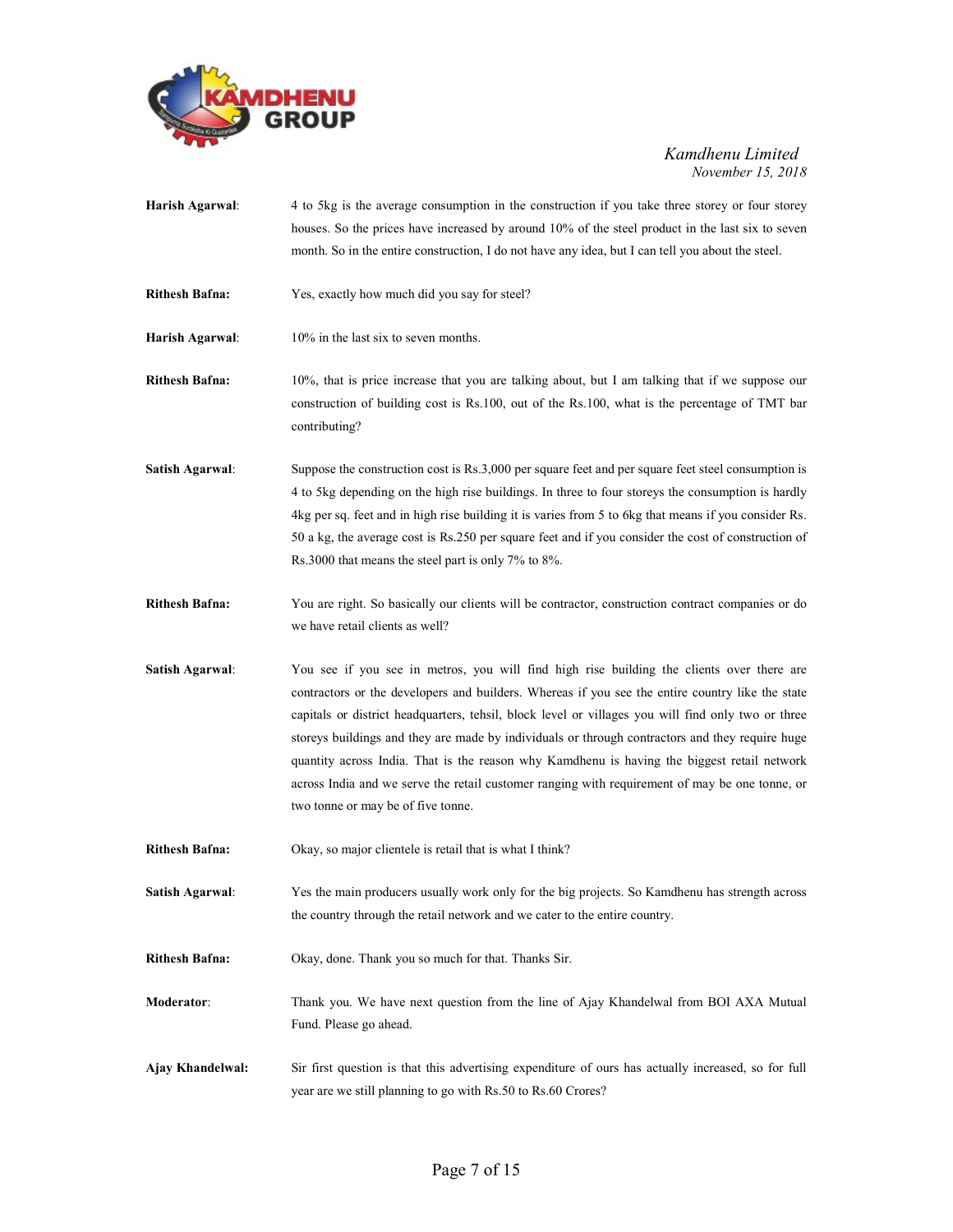

| Harish Agarwal:        | No in the whole year, it would be around Rs.100 Crores.                                                                                                                                                                                                                                                                                                                |
|------------------------|------------------------------------------------------------------------------------------------------------------------------------------------------------------------------------------------------------------------------------------------------------------------------------------------------------------------------------------------------------------------|
| Ajay Khandelwal:       | And franchisees would be another Rs.20 to Rs.30 Crores?                                                                                                                                                                                                                                                                                                                |
| Harish Agarwal:        | No, I am talking about the whole year. Whole year it would around Rs.100 Crores, which will be<br>jointly made by Kamdhenu as well as franchisee In the second half Rs.15 Crores will be by the<br>franchise and around Rs.30 Crores by Kamdhenu.                                                                                                                      |
| Ajay Khandelwal:       | So overall for the year we will be ending up doing around Rs.70 Crores?                                                                                                                                                                                                                                                                                                |
| Harish Agarwal:        | By Kamdhenu.                                                                                                                                                                                                                                                                                                                                                           |
| Ajay Khandelwal:       | Okay so it has still increased from last year, which is good in a way. How was the business<br>traction, this quarter Sir?                                                                                                                                                                                                                                             |
| Harish Agarwal:        | Already available with you Sir. The numbers are speaking, it is very good Sir.                                                                                                                                                                                                                                                                                         |
| Ajay Khandelwal:       | Okay and what is the franchisee capacity additionally done in this quarter?                                                                                                                                                                                                                                                                                            |
| <b>Satish Agarwal:</b> | We are assessing every year and not at every quarter. We will assess it, but it is increasing<br>continuously, but by the end of this year it would be around Rs.30 lakh metric tonne.                                                                                                                                                                                 |
| Ajay Khandelwal:       | Yes so we are finding that one lakh tonne franchise, not a problem as such?                                                                                                                                                                                                                                                                                            |
| Harish Agarwal:        | Yes Sir.                                                                                                                                                                                                                                                                                                                                                               |
| Ajay Khandelwal:       | Excellent Sir. Sir coming to now paint division, so a big decision has been taken. Could you help<br>now how the balance sheets will be divided with the paint division and our TMT division? Are<br>we making any changes in the Team and how we are planning to go about now with paint<br>division, if you could throw some light on that Sir?                      |
| Harish Agarwal:        | Board has decided to demerge the paint business as it will give better growth opportunities and<br>value unlocking. Our paint business is now self-sustainable. So the board has given an in<br>principal approval, rest of the working is in process so it will take another one to two months to<br>comment anything on this, right now it is early to say anything. |
| Ajay Khandelwal:       | Okay, Sir in paint division what is the volume that we did and what is the EBITDA margin right<br>now?                                                                                                                                                                                                                                                                 |
| Harish Agarwal:        | In the first six months of this year EBITDA is 4.2% as compared to 3.5% in H1 FY18                                                                                                                                                                                                                                                                                     |
| Ajay Khandelwal:       | Sir last year Diwali was in October so now, you mean this quarter should be good for us.                                                                                                                                                                                                                                                                               |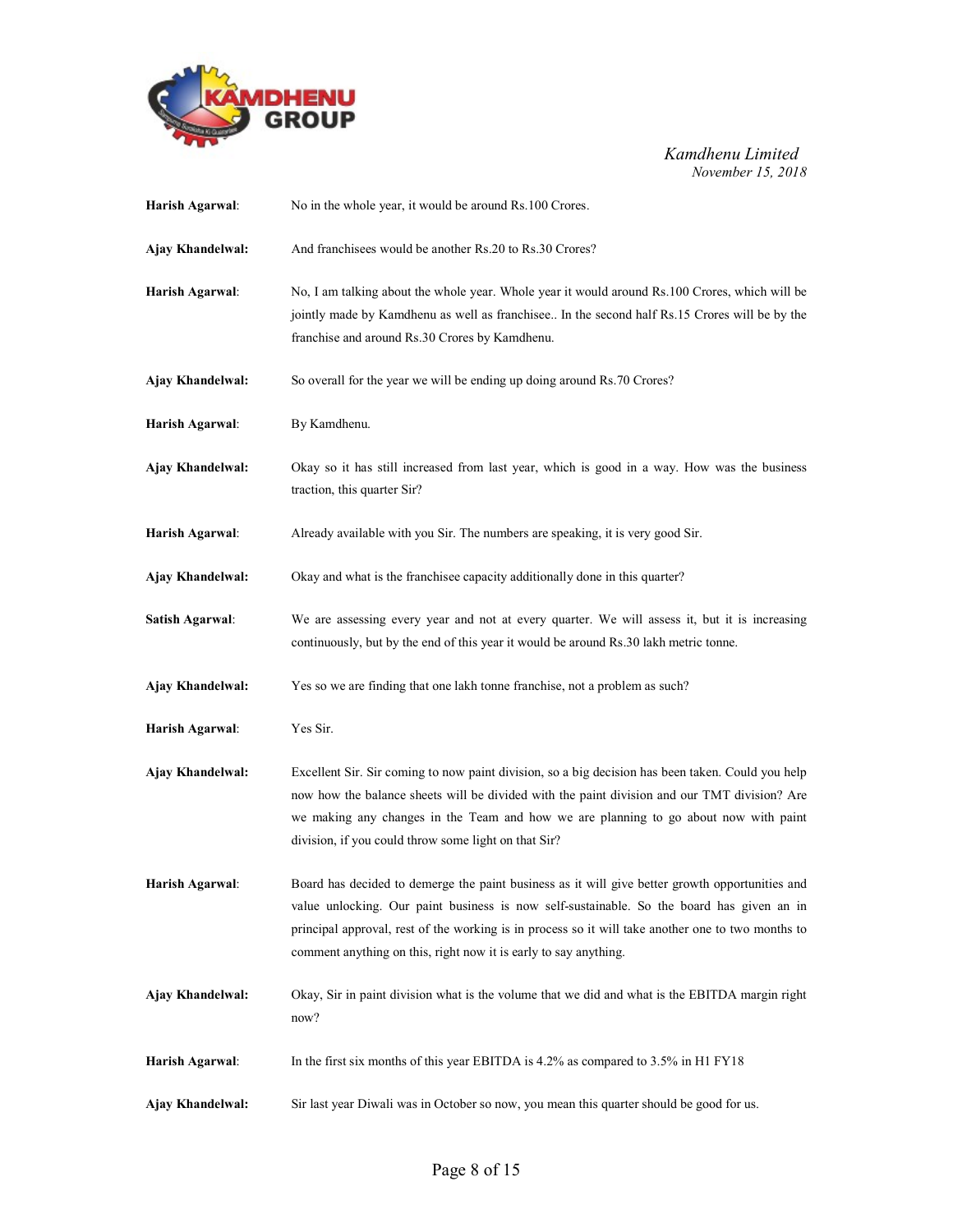

| Harish Agarwal:  | Yes Sir, in October we made a highest ever sale which was Rs.35 crores.                                                                                                                                                                                                                                                            |
|------------------|------------------------------------------------------------------------------------------------------------------------------------------------------------------------------------------------------------------------------------------------------------------------------------------------------------------------------------|
| Ajay Khandelwal: | Okay so numbers will look even better.                                                                                                                                                                                                                                                                                             |
| Harish Agarwal:  | Yes Sir.                                                                                                                                                                                                                                                                                                                           |
| Ajay Khandelwal: | So what was the total sales in paints now Sir for H1.                                                                                                                                                                                                                                                                              |
| Harish Agarwal:  | The total sales in H1 FY19 is 105 Crores.                                                                                                                                                                                                                                                                                          |
| Ajay Khandelwal: | So Sir we should end up doing Rs.270-Rs 280 Crores?                                                                                                                                                                                                                                                                                |
| Harish Agarwal:  | It would be Rs.250 plus for the full year.                                                                                                                                                                                                                                                                                         |
| Ajay Khandelwal: | Will the margins be in the same range Sir?                                                                                                                                                                                                                                                                                         |
| Harish Agarwal:  | It will improve.                                                                                                                                                                                                                                                                                                                   |
| Ajay Khandelwal: | Sir, how will we be taking care of working capital for paint division and ad expenses? We have<br>almost Rs.100 Crores kind of working capital engaged in paint division. So will the balance sheet<br>be able to sustain that kind of working capital?                                                                            |
| Harish Agarwal:  | Yes, . Sir it will be able to sustain.                                                                                                                                                                                                                                                                                             |
| Ajay Khandelwal: | It will. You see No problem there right?                                                                                                                                                                                                                                                                                           |
| Harish Agarwal:  | We are not seeing any problem.                                                                                                                                                                                                                                                                                                     |
| Ajay Khandelwal: | Okay, any other cost cutting measures we have taken on paint division Sir?                                                                                                                                                                                                                                                         |
| Harish Agarwal:  | Sir we are doing R&D on the material cost and we have also started printing some packaging<br>material in our own plant by having a facility from the supplier. On the employees end we are<br>also crystallizing the team by giving better to high performers and the employees who are not<br>performing we are not giving much. |
| Ajay Khandelwal: | Okay, Sir and in terms of our distribution chain and our warehouses, are we rationalizing<br>something there or are we going ahead with the same strategy?                                                                                                                                                                         |
| Harish Agarwal:  | Still we are continuing with 32 sales depots, we are not reducing nor increasing.                                                                                                                                                                                                                                                  |
| Ajay Khandelwal: | Sir with this low item, low price stuff, were we suppose to outsource? Has that started?                                                                                                                                                                                                                                           |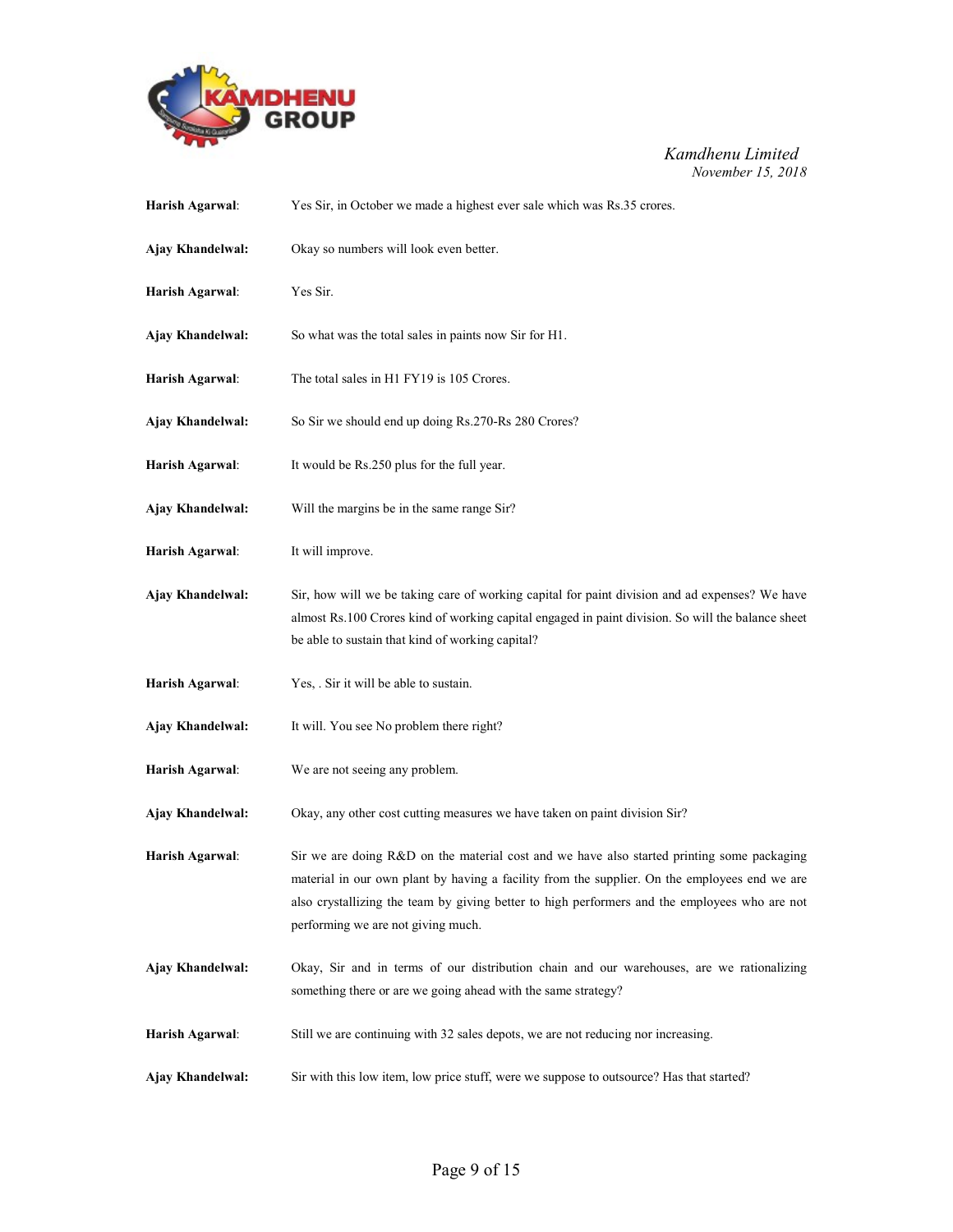

| Harish Agarwal:        | Yes, we have tie up at three places, we have already started.                                                                                                                                                                                                                                                                                                                                                                                                                                                                                                                                                                                                                                                                                                                                          |
|------------------------|--------------------------------------------------------------------------------------------------------------------------------------------------------------------------------------------------------------------------------------------------------------------------------------------------------------------------------------------------------------------------------------------------------------------------------------------------------------------------------------------------------------------------------------------------------------------------------------------------------------------------------------------------------------------------------------------------------------------------------------------------------------------------------------------------------|
| Ajay Khandelwal:       | So what is the total capacity there with tie ups?                                                                                                                                                                                                                                                                                                                                                                                                                                                                                                                                                                                                                                                                                                                                                      |
| Harish Agarwal:        | Actually for the capacity in our plant, we have capacity of 46,000 metric tonnes. It is divided into<br>three parts, water base, solvent base and powder base. For powder base, if we are outsourcing<br>then the capacity is not being utilized. So for that we are making arrangement to discard the<br>powder base capacity and replacing the same with some machines of the water base capacity. So<br>we are in the process.                                                                                                                                                                                                                                                                                                                                                                      |
| Ajay Khandelwal:       | Okay alright, So, Sir do you have any target, or can you indicate when the paint division is<br>expected to start through as a separate one? Can we expect the business will be accelerated by<br>March, before next season will we be completely geared for that?                                                                                                                                                                                                                                                                                                                                                                                                                                                                                                                                     |
| <b>Satish Agarwal:</b> | With reference to the paints division, we have innovated some paints by focusing on R&D. Some<br>of those products like the pigments, then the colors and stainers which we used to outsource and<br>procure, for that we have started in house production These are the three value added products<br>which cost from Rs.400 litres, or 500 litres or it may be around Rs.1000 per kg in the market for<br>which we have started our in-house production. And we have innovated new products where<br>same product can be used in the interior and exterior as there is a big demand in the market.                                                                                                                                                                                                   |
| Ajay Khandelwal:       | How is the performance?                                                                                                                                                                                                                                                                                                                                                                                                                                                                                                                                                                                                                                                                                                                                                                                |
|                        |                                                                                                                                                                                                                                                                                                                                                                                                                                                                                                                                                                                                                                                                                                                                                                                                        |
| <b>Satish Agarwal:</b> | The demand for it is very good and there is a total demand of around 2 lakh litres every month.<br>The high value added products, which have high or premium value like emulsions, we are going<br>to make it in our plant. The capacity for that we are going to improve. And the low price items<br>like distempers and putty wherein we have high transportation cost, there we have started<br>outsourcing it to Udaipur, Punjab and Ghaziabad. From there, we are having a good response and<br>we are going to build in our plants so that we can carry it to the whole country. For the capacities<br>which we have in our existing plants, for that we plan to enhance so that we can have a sales of<br>Rs. 450 Crores from our plants. That will make the turnaround in the paints division. |
| Ajay Khandelwal:       | Will this be done in one or two years?                                                                                                                                                                                                                                                                                                                                                                                                                                                                                                                                                                                                                                                                                                                                                                 |
| <b>Satish Agarwal:</b> | The capacity expansions of the plant will be done by March 31, 2019. We have already ordered<br>for some machines, some have already arrived and are getting installed at our plants. Further,<br>there are lots of proposals for the outsourcing, so we are working on how we can outsource<br>distempers as well where we face problems related to transporting the product.                                                                                                                                                                                                                                                                                                                                                                                                                         |
| Ajay Khandelwal:       | Are you very happy with the performance of paints division?                                                                                                                                                                                                                                                                                                                                                                                                                                                                                                                                                                                                                                                                                                                                            |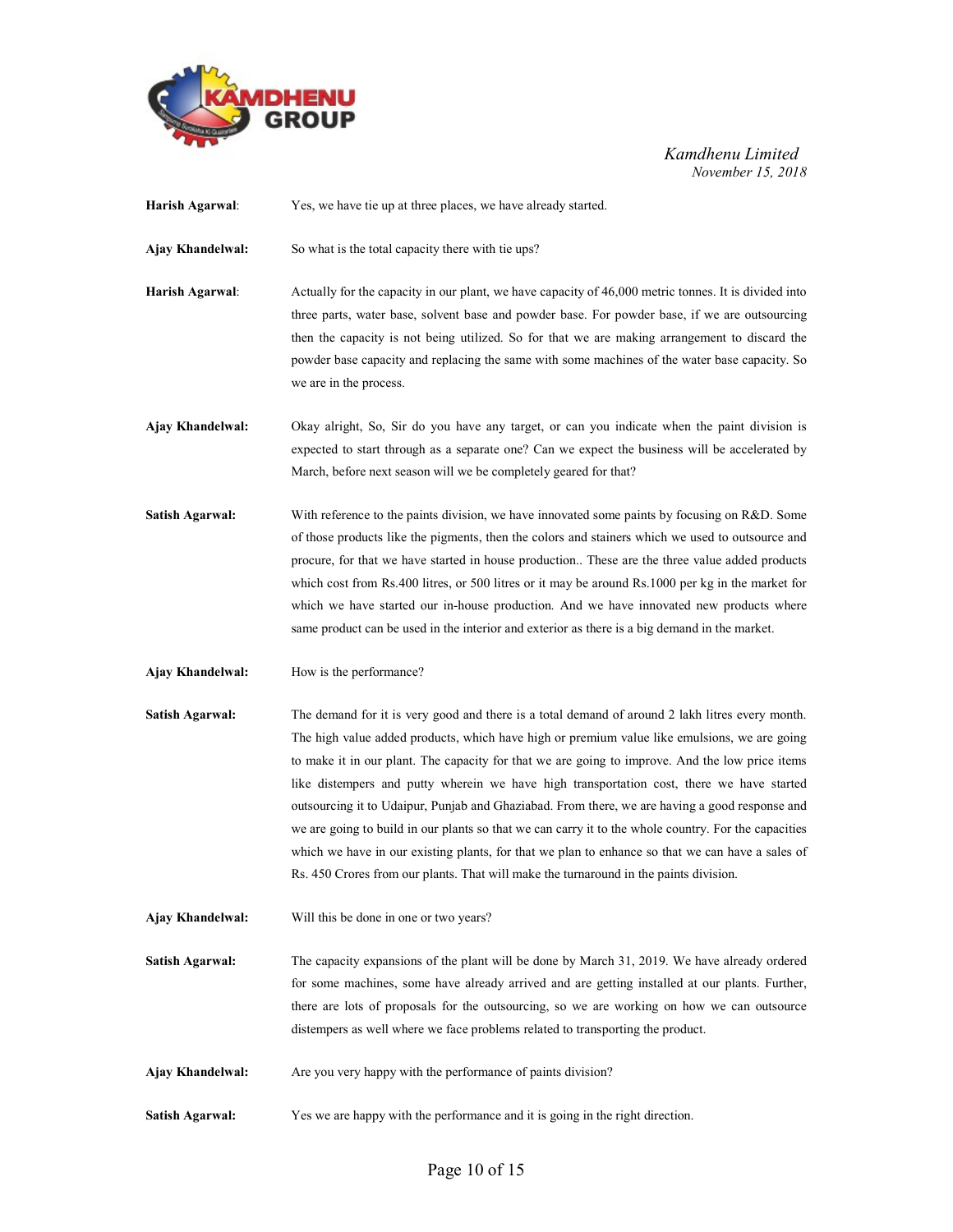

| Ajay Khandelwal:       | That is what I am asking. So finally things are falling in place?                                                                                                                                                                                                            |
|------------------------|------------------------------------------------------------------------------------------------------------------------------------------------------------------------------------------------------------------------------------------------------------------------------|
| <b>Satish Agarwal:</b> | Yes. Hopefully we will continue this performance going ahead.                                                                                                                                                                                                                |
| Ajay Khandelwal:       | Perfect. this is very reassuring. Thank you and all the best.                                                                                                                                                                                                                |
| Moderator:             | Thank you. We have a next question from the line of Ankit Agarwal from ARC Capital. Please<br>go ahead.                                                                                                                                                                      |
| <b>Ankit Agarwal:</b>  | Thanks for the opportunity. Sir I have a few specific questions relating to the paint business. The<br>first one being by what time do we expect the hive-off of the paint business and also if you can<br>throw some light on the main reasons for such strategic demerger? |
| Harish Agarwal:        | The process will take around six to seven months to make the independent company. As there<br>are processes, for which we have to make some valuations, require approval from NCLT and<br>some other authorities so this is a process of six to seven months.                |
| <b>Ankit Agarwal:</b>  | That includes all your due diligence and regulatory process and all that.                                                                                                                                                                                                    |
| Harish Agarwal:        | Yes that includes process related to Stock exchanges and SEBI.                                                                                                                                                                                                               |
| <b>Ankit Agarwal:</b>  | Okay, the next question being as in all the major players have taken a price hike from October 1,<br>have we taken any price raise for the same for the rise in the input cost?                                                                                              |
| Harish Agarwal:        | It has been increased by around 1%-2%.                                                                                                                                                                                                                                       |
| <b>Ankit Agarwal:</b>  | That is from October 1, 2018?                                                                                                                                                                                                                                                |
| Harish Agarwal:        | October 1, 2018.                                                                                                                                                                                                                                                             |
| <b>Ankit Agarwal:</b>  | Sir how do we plan a marketing expenses going forward like? Do we expect to get someone to<br>endorse our paints in the market?                                                                                                                                              |
| <b>Satish Agarwal:</b> | That is already in process, every time in the "Target ka Badsha" series. We have so many stars in<br>our programmes and next time we have the programme in Hong Kong and Macau in the next<br>July, I think lot of stars and celebrities will be there.                      |
| <b>Ankit Agarwal:</b>  | That is great Sir. Can you give us the market share in the paints segment and also if you could<br>throw some light on the future guidance for the upcoming two years?                                                                                                       |
| <b>Satish Agarwal:</b> | In the overall market of the decorative segment it is more than Rs.30,000 Crores, we are just<br>doing a business of Rs.250 Crores to Rs. 300 Crores in this year. I think the market share is                                                                               |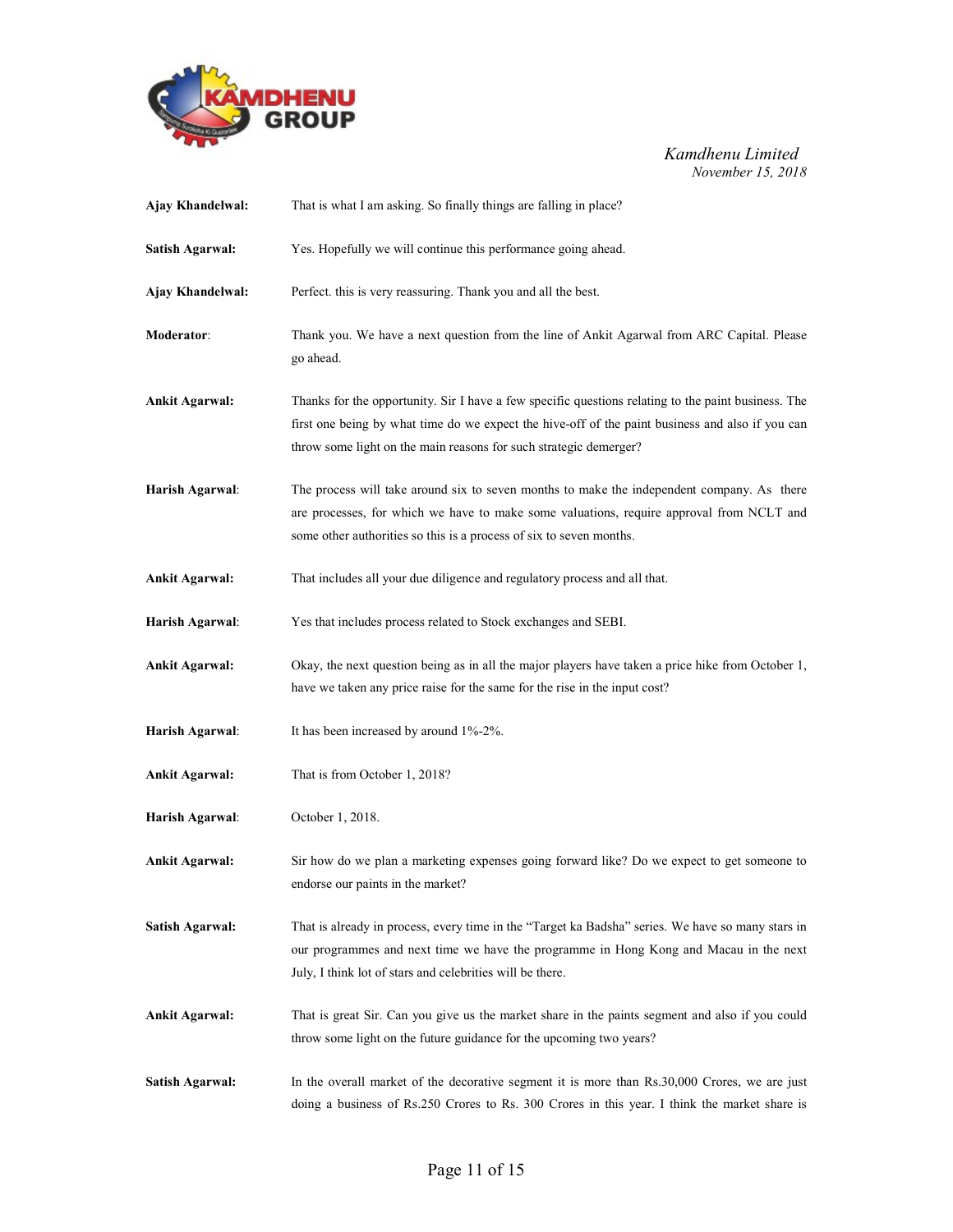

hardly 1% which means that, we have a lot of potential here. Further, after GST coming in lot of unorganized players are going out of business, this is where we can earn our market share from local companies who were surviving due to theft of taxes.

Ankit Agarwal: Right and we expect this to increase in the next two years?

Harish Agarwal: Yes, yes, surely.

Moderator: Thank you. We have next question from the line of Dhruv Agarwal from Crescita Investment. Please go ahead.

**Dhruv Agarwal:** Thank you Sir for the opportunity. Sir for the first half of this year, we have an EBITDA of Rs.26.21 Crores for the first six months, can you give me break up division wise of this EBITDA of 26.21 Crores.

- Harish Agarwal: The EBITDA breakup is Rs.22 Crores from steel business and around Rs. 4.5 Crores from paint business.
- Dhruv Agarwal: Paint is already a positive. if you could also give up the breakup of EBITDA for the second quarter like only for this quarter, the EBITDA which is 12.55 Crores, if you can give me the breakup for this EBITDA?

Harish Agarwal: It is Rs.10.5 Crores from steel business and Rs.2.2 crores from paint business

- Moderator: Thank you Sir. We have a next question from the line of Niyati Shah from NS Securities. Please go ahead.
- Niyati Shah: Good Afternoon Sir. I wanted to ask a couple of questions, one being what is the overall demand of TMT bars in India and what would be segregation between organized and unorganized players?
- Satish Agarwal: Madam, actually it is very difficult to map the overall market, because it is very fragmented into unorganized sector majorly. But still if you say and consider about the organized players, the overall requirement of the TMT market through organized player is hardly Rs.1 Crore metric tonne. In that Rs.1 Crore tonne, the major players are the main producers and they are doing the main sales through projects and government projects. So in retail segment Kamdhenu is the largest player, we have the largest network, we have the largest team and we are doing a business of more than Rs.22 lakh metric tonnes a year. Tata Steel is hardly doing Rs.10 to Rs.11 lakh metric tonnes yearly, others are doing a very minor share. In retail segment the total market for the organized sector is hardly Rs. 30 to 35 lakh metric tonnes.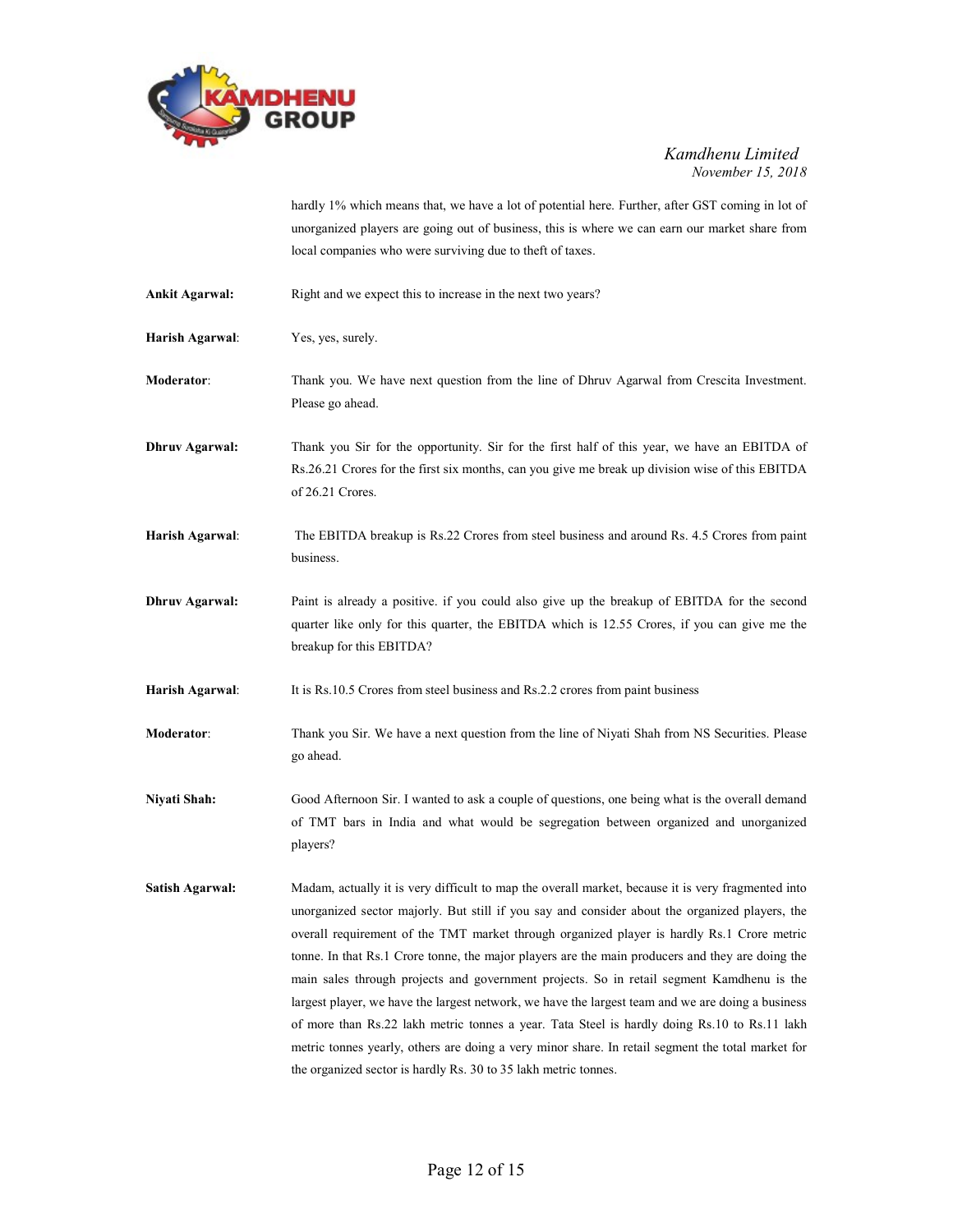

- Niyati Shah: Okay Sir, who will be our direct competitors in selling TMT bars in retail sales and how much is the capacity?
- Harish Agarwal: Direct competitor majorly across the India is Tata Steel in retail. But on the regional level we have different companies, may be Goyal or may be in West Bengal some other player, in North may be Rathi at local level, but across India we have only one competitor that is Tata Steel.
- Niyati Shah: Okay got it Sir. Sir one more question where do we source our raw material for our in-house as well as franchise business and do we have any long term contracts with the suppliers?
- Satish Agarwal: No in terms of steel, the prices are fluctuating everyday. So no one can source on long term basis, even the main producer do not supply the material in any contract for the long term basis. In our own plant we have our own manufacturing capacity, which caters to around 30% of the requirement, balance 70% we purchase from outside, it is mainly outsourced from Raigarh or Odisha or West Bengal. They are the main producers of the iron ore. They are the main producers of the steel billets. In reference to my own franchise units, they have the liberty to purchase material from anywhere else, my only restriction is that the quality should be there which should adhere to my own quality parameters. They have to purchase from anywhere, we have no regulation on that.
- Niyati Shah: Okay got it Sir. Sir in terms of raw materials, where do we see the steel prices going and if the steel prices increase how will it impact our business?
- Satish Agarwal: Basically all these rolling mills are secondary producers and they normally roll the billet after heating in the furnace. So the price fluctuation are coupled with the raw materials, once the billet prices are increased, the finished goods is increased, TMT prices are reduced, the billet prices will reduce. There is only a certain part, which is where there is value addition on the materials and we only take care of the difference but we can in maximum extract on the costing of the product. So that hardly matters in our cases on the secondary steel manufacturers because we do not have the mines, we do not have the coal blocks, we do not have any material in our hand, so once we only purchase the raw material, we convert it into TMT bars with a value addition and sell to the company that hardly makes any difference in the fluctuation of prices.
- Niyati Shah: That's it from my end. Moderator: Thank you Sir. We have the next question from the line of Saurabh Ginodia from Stewart & Mackertich. Please go ahead. Saurabh Ginodia: Good afternoon. Sir have I heard it correctly that you are increasing your own manufacturing capacity from 75,000 MT to 1,20,000 MT in the first phase and then to further 1,50,000 MT odd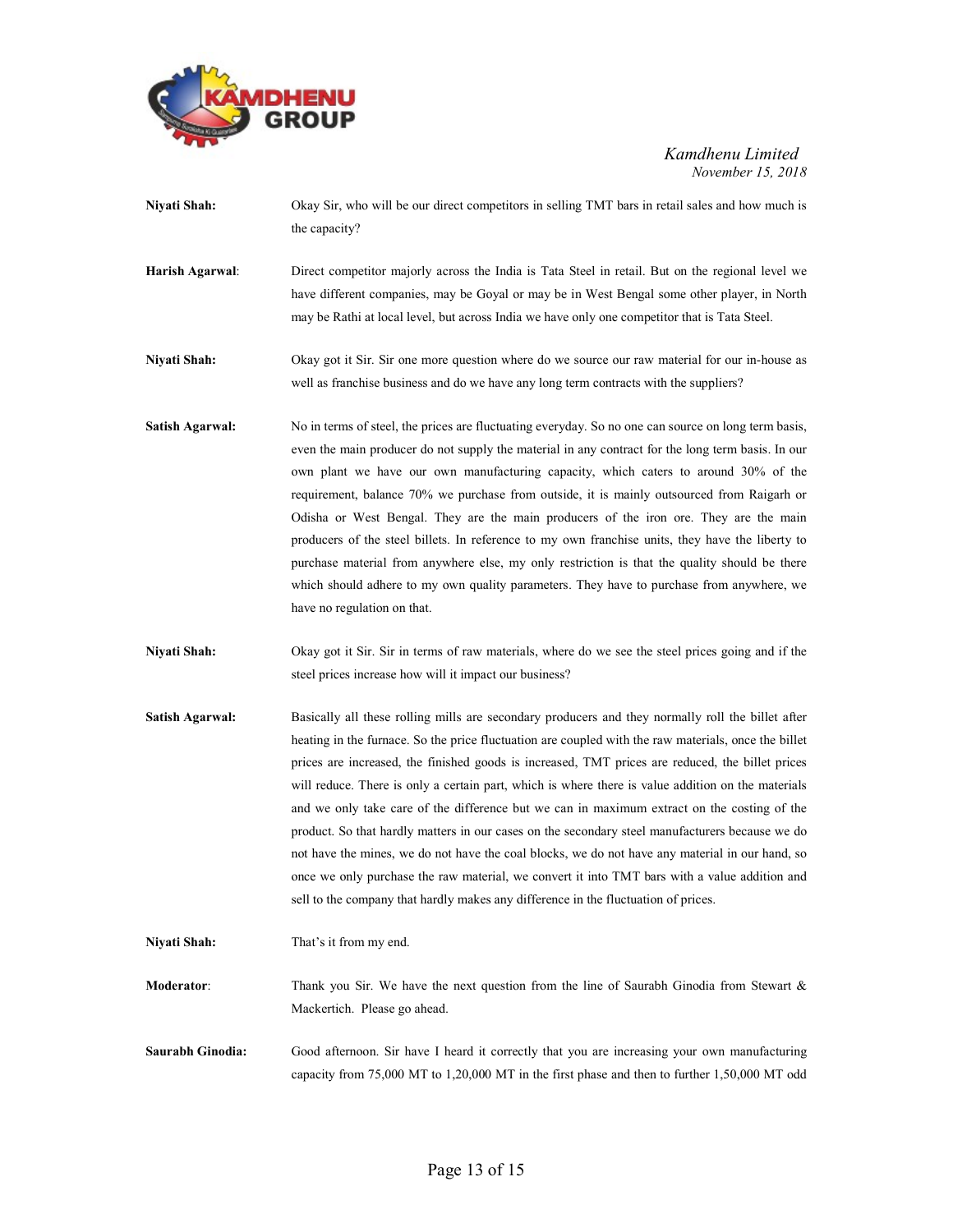

in the phase 2?, so I just wanted to know what will be the total capex which you have planned for this and what will be the completion timeline?

- Satish Agarwal: It would be around Rs.15 Crores in both phases. Actually we are debottlenecking the plant, it is not related to installing or replacing the machines. It is debottlenecking only. So you have correctly understood that in the first phase it would be 1,20,000 MT and in the second phase it would be 1,56,000 MT.
- Saurabh Ginodia: The total capex will be Rs.15 Crores or will be Rs.15 Crores, for the total phase one to phase two also.
- Harish Agarwal: The total capex will be Rs. 15 crores.
- Saurabh Ginodia: What will be the completion timeline?
- Satish Agarwal: 1,20,000 MT capacity i.e. Phase 1 would be by the end of this financial year and the next phase would be completed by the next financial year.
- Saurabh Ginodia: What is the peak level of own manufacturing we can do at that plant?
- Harish Agarwal: Actually 75% to 80% is the maximum capacity utilization of any plant in the rolling division.
- Saurabh Ginodia: My question was more with respect to this that once we achieve this 1,56,000 odd capacity, is there any further scope for debottlenecking or that will be the peak capacity?
- Satish Agarwal: Actually the question is that how we are increasing the capacity, the basic cost in increasing the capacity is by adopting the latest technology. We are just increasing the speed of the entire machinery and speed of the outcome of the products. And by installing an automation of the maximum of the machinery, where we were working manually that way it will increase the capacity. Right now we are manufacturing 8mm TMT at a speed of 13 meter per second, after optimization we will manufacture the 8mm TMT at a speed of 22 meter per second that is the way by which the production will be increased and some machinery is further installed to give that speed. We have the limitation of land in our plant. I think beyond that right now we cannot say there is any scope, but if we have the opportunity to purchase the adjoining lands, which is available there, once we purchase that then there is a definitely potential. We can further double the capacities once the land is available with us.

Saurabh Ginodia: Nice to hear and all the best for the coming quarters.

Satish Agarwal: Thank you.